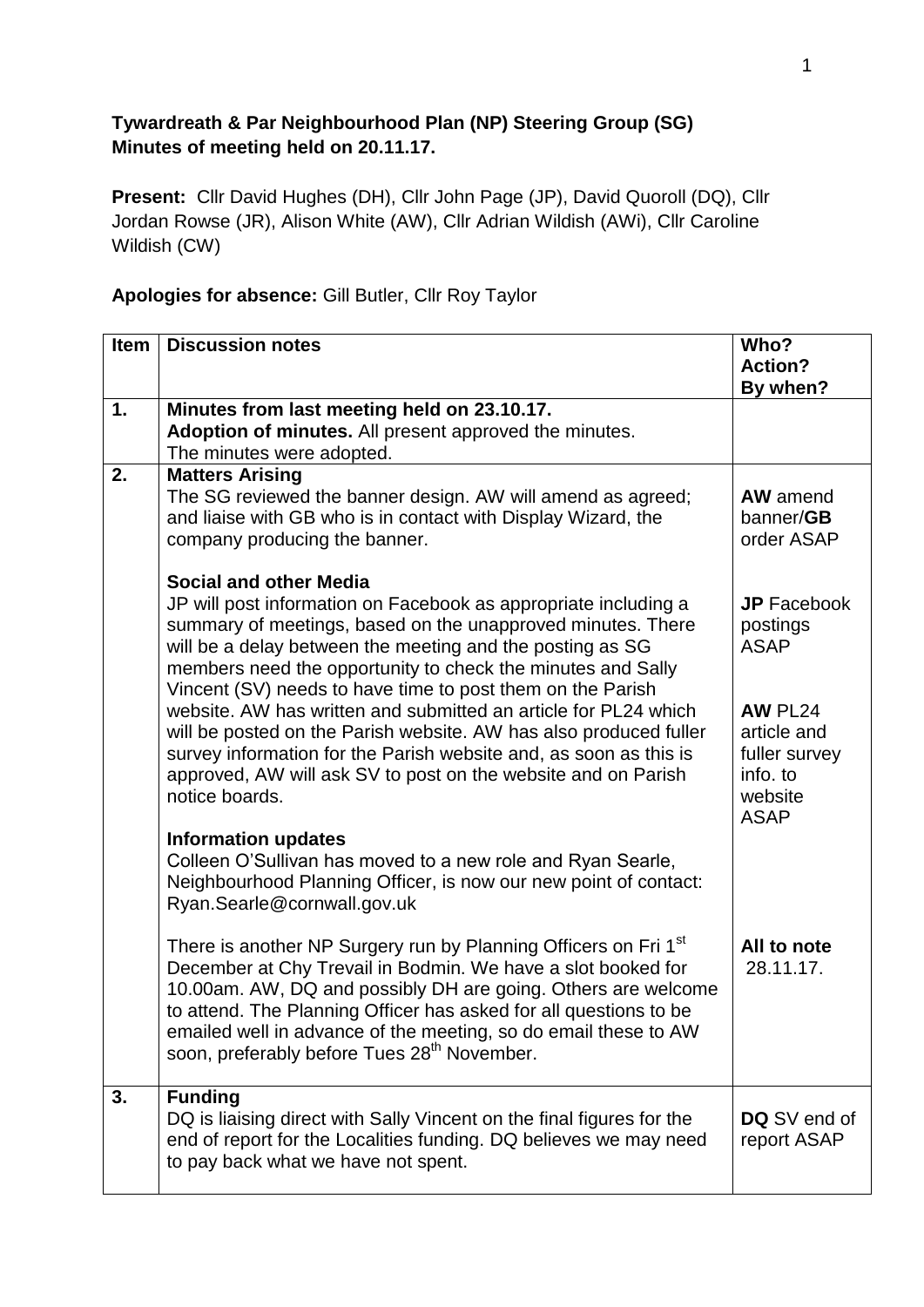|                                                                                                                                                                                                                                                                                                                                           | Some Focus Group Quotes for the next funding round application<br>are outstanding. JP will contact Kernow Youth to clarify how much<br>they charge per hour. All quotes are to be with DQ by 23.11.17.<br>DQ will then circulate the quotes to all members who are requested<br>to reply yes or no according to whether they think the quote/s<br>should be approved and be submitted for the funding application.<br>All agreed that it was appropriate to run virtual meetings in this<br>way. |                   | <b>JP</b> Kernow<br>Youth charges<br><b>Focus Group</b><br><b>Coordinators</b><br>23.11.17.<br>All 30.11.17. |
|-------------------------------------------------------------------------------------------------------------------------------------------------------------------------------------------------------------------------------------------------------------------------------------------------------------------------------------------|--------------------------------------------------------------------------------------------------------------------------------------------------------------------------------------------------------------------------------------------------------------------------------------------------------------------------------------------------------------------------------------------------------------------------------------------------------------------------------------------------|-------------------|--------------------------------------------------------------------------------------------------------------|
|                                                                                                                                                                                                                                                                                                                                           | <b>Business and Employment quote</b><br>DQ is going to check the parameters for the hire of consultants, but<br>it was noted that several quotes had been sought for a Bus & Emp<br>website/database. The Highstone Consultants quote was approved<br>as it was the most reasonable and detailed in its proposal.                                                                                                                                                                                |                   | <b>DQ</b> consultant<br>parameters<br><b>ASAP</b>                                                            |
| 4.                                                                                                                                                                                                                                                                                                                                        | <b>Focus Group Reports:</b><br><b>Business and Employment (Bus &amp; Emp)</b><br>CW and AW have continued to liaise via email.<br>1. Quotes for funding application<br>Two venues have been approached for quotes for a Business<br>event such as a Business Breakfast and we intend to approach<br>others. Below is an estimate of costs as part of the Bus. & Emp.<br>bid for the next round of funding applications.                                                                          |                   |                                                                                                              |
|                                                                                                                                                                                                                                                                                                                                           | <b>Business and Employment</b>                                                                                                                                                                                                                                                                                                                                                                                                                                                                   |                   |                                                                                                              |
|                                                                                                                                                                                                                                                                                                                                           | <b>Business event</b>                                                                                                                                                                                                                                                                                                                                                                                                                                                                            | 250.00            |                                                                                                              |
|                                                                                                                                                                                                                                                                                                                                           | 100 paper surveys double sided A4 St Austell<br>Printing (Business Event and for distribution by<br>hand as appropriate)<br>A4 flat size, Full colour print both sides, 170gsm<br>Silk Trim, crease and fold to 4pp A5                                                                                                                                                                                                                                                                           | 65.53 (no<br>VAT) |                                                                                                              |
|                                                                                                                                                                                                                                                                                                                                           | Employment of consultant to do the following<br>Company database for the Parish of<br>Tywardreath & Par<br>1 day on-line research and calling<br>٠<br>1 day survey set-up, launch, collation and<br>presentation results<br>"Free" website designed to collect email<br>$\bullet$<br>addresses<br>Paid for by adverts but we can pay a bit more for<br>these to be taken off.                                                                                                                    | 240.00            |                                                                                                              |
|                                                                                                                                                                                                                                                                                                                                           | Cornubia Hall Jobseeker engagement activity                                                                                                                                                                                                                                                                                                                                                                                                                                                      | 100.00            |                                                                                                              |
| 2. Map:<br>With the help of Cornwall Council, we are creating a detailed<br>map showing employment sites within a 3 mile radius of the<br>Parish (at no cost to the NP). This radius was chosen on the<br>basis that Cornwall Council states that the statutory walking<br>distance to school for children of eight and above is 3 miles, |                                                                                                                                                                                                                                                                                                                                                                                                                                                                                                  |                   |                                                                                                              |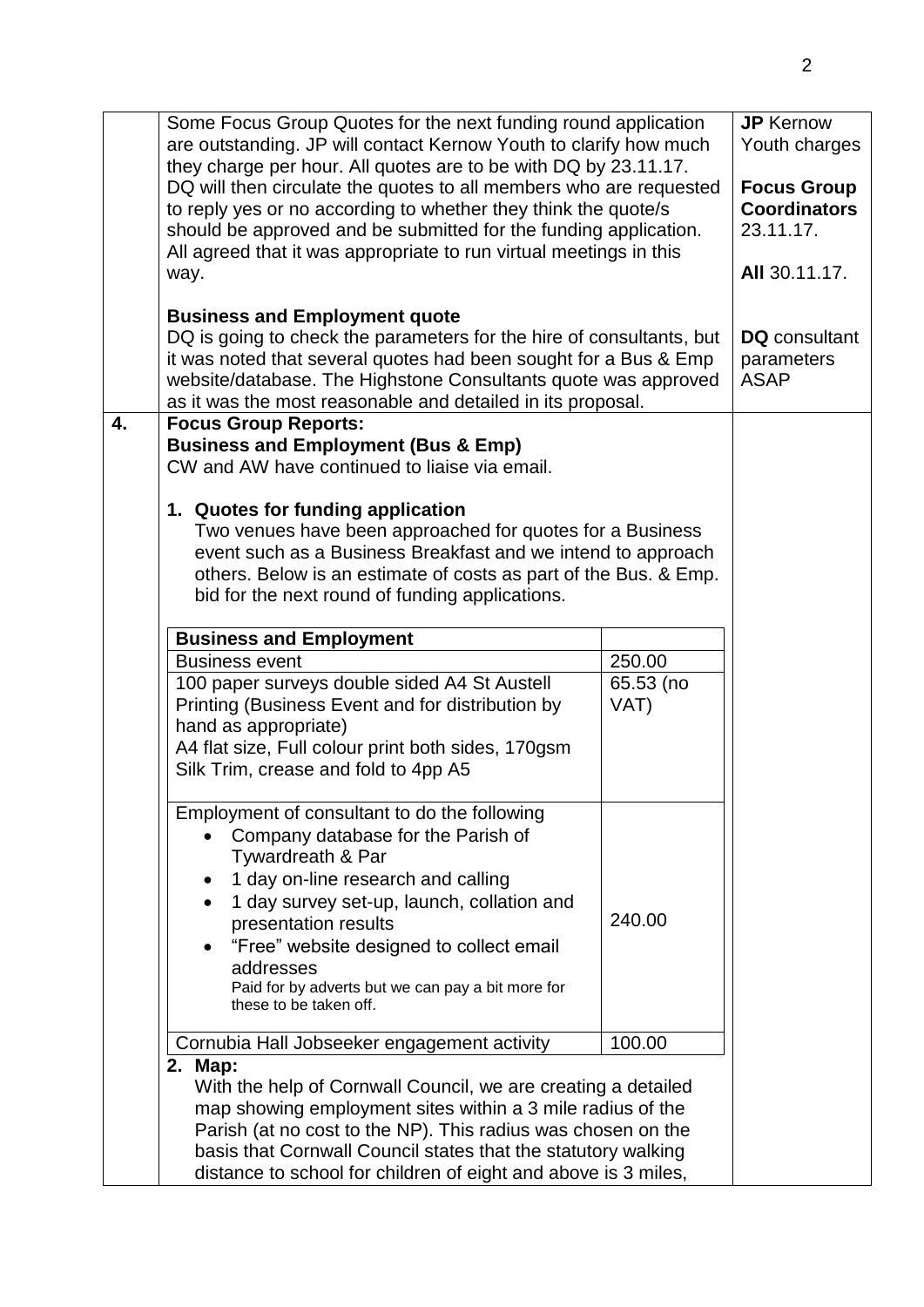3

so it would appear reasonable to apply this to adults too. We are grateful to John Brinkhoff in Cornwall Council Mapping Section for his help and expertise in this area. Input into this process is also being provided by a colleague of Tasha Davis who is currently updating the information held on employment sites in the Community Network Area as detailed in this email extract: "There is … monitoring of the ELR during the Local Plan period. Certainly for the CNA and probably by looking at planning applications for the period (a number of which I suspect will be extant); but development has been taking off since the 2012 recession."

**3. Community input:** Other opportunities for hearing residents' views on Bus & Emp will include various Community Engagement organised events e.g. talks to clubs and open consultation events.

**Young adults** will be canvassed for their views via the Young Adults Survey.

## **4. Action**

- Create a display for Bus & Emp.
- Update employment site map with new information as necessary in liaison with John Brinkhoff of Cornwall Council Mapping Services, including by reference to documents relating to Site Allocation and updates as provided via Tasha Davis.
- Investigate and report on transport links: opportunities and issues.
- Liaise with consultant when chosen/if agreed by SG on setting up database/online survey.
- Consult with individual employers across a range of sectors in particular, farming, retail, tourism, small business, selfemployed, using SWOT analysis as basis: SWOT is an acronym for **S**trengths, **W**eaknesses, **O**pportunities, **T**hreats.
- Formulate questions for paper survey leaflet for employers (based on Cornwall Council guidance notes and ideas gathered in discussions with individuals).
- Formulate questions for the Youth Survey.

## **Health and Wellbeing (H&W)**

Gill Butler (GB); Alison White (AW); Caroline Wildish (CW)

**1. Consultation with GP Practices**

Claire Beatson, Practice Manager, Middleway Surgery passed on the request to consult with the Surgery to Stuart Hunkin (SH), Chair of the Patient Participation Group (PPG). AW and GB met with SH on Wednesday 15<sup>th</sup> November.

SH explained the remit of the PPG which is purely to deal with items raised by patients and to convey these to the Practice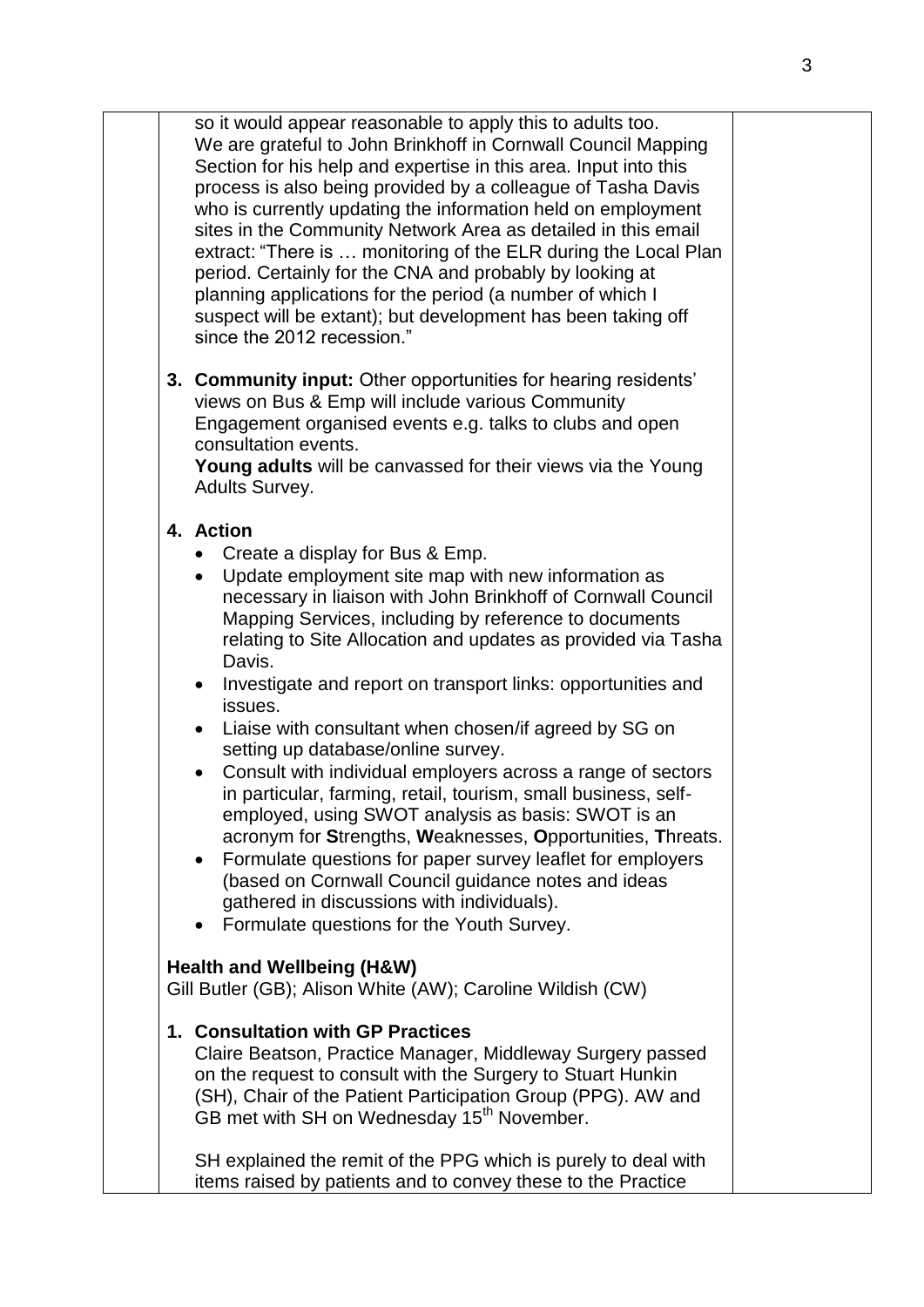Partners. In the context of the NP, a key concern for the Middleway PPG is the capacity of the practice to assimilate the increase in population planned for the catchment area due to the planning permissions granted for housing development. AW assured SH (and by extension the PPG of Middleway Surgery) that she would raise this with the Neighbourhood Planning Officer, Ryan Searle. The next NP Surgery is on 01.12.17. and AW will put this as a question for discussion then. Finally, SH confirmed that he is happy to continue liaising with Tywardreath and Par Neighbourhood Plan Steering Group and to comment on any documents produced in respect of the Health and Wellbeing policy.

Since the meeting, AW has emailed SH the link to Cornwall Council's guidance on Health and Wellbeing which includes mention of health facilities: "You may wish to look at new ways to provide local health facilities, for example through the shared use of community buildings; and improving access to health facilities." [https://www.cornwall.gov.uk/media/15200119/health](https://www.cornwall.gov.uk/media/15200119/health-and-wellbeing-guide-note-march-15.pdf)[and-wellbeing-guide-note-march-15.pdf](https://www.cornwall.gov.uk/media/15200119/health-and-wellbeing-guide-note-march-15.pdf)

AW has written a letter to the Chair of the Patient Participation Group (PPG) of Fowey River Practice asking whether the group would like to put forward ideas and discuss the Neighbourhood Plan either as individuals or in a group meeting.

## **2. Budget proposal**

Given that it is anticipated that most of the input from the community on Health and Wellbeing will come from general Community Engagement Focus Group arranged activities, a modest budget has been proposed. See below.

| GP practice engagement activity to be agreed<br>with Fowey River Practice and Middleway<br>surgeries. If a survey, costs would be:<br>200 paper surveys double sided A4 St Austell<br>Printing (GPs)<br>A4 flat size, Full colour print both sides, 170gsm |        |  |
|------------------------------------------------------------------------------------------------------------------------------------------------------------------------------------------------------------------------------------------------------------|--------|--|
| Silk Trim, crease and fold to 4pp A5 £95.06 (no                                                                                                                                                                                                            |        |  |
| VAT)                                                                                                                                                                                                                                                       | 100.00 |  |
|                                                                                                                                                                                                                                                            |        |  |
| OR We might "piggy back" on a survey or mailing the                                                                                                                                                                                                        |        |  |
| surgeries are already doing, so suggest allowing £50.00                                                                                                                                                                                                    |        |  |
| contribution to each surgery instead if this is the case OR                                                                                                                                                                                                |        |  |
| allow the same for another type of engagement activity                                                                                                                                                                                                     |        |  |
| 3. Future actions                                                                                                                                                                                                                                          |        |  |
| Liaise with the other Focus Groups and consider any proposals                                                                                                                                                                                              |        |  |
| from a Health and Wellbeing point of view. This will enable us to                                                                                                                                                                                          |        |  |
| explore how best to carry out the Health and Wellbeing Impact                                                                                                                                                                                              |        |  |
| Assessment longer term when it comes to drafting the NP                                                                                                                                                                                                    |        |  |
| document:                                                                                                                                                                                                                                                  |        |  |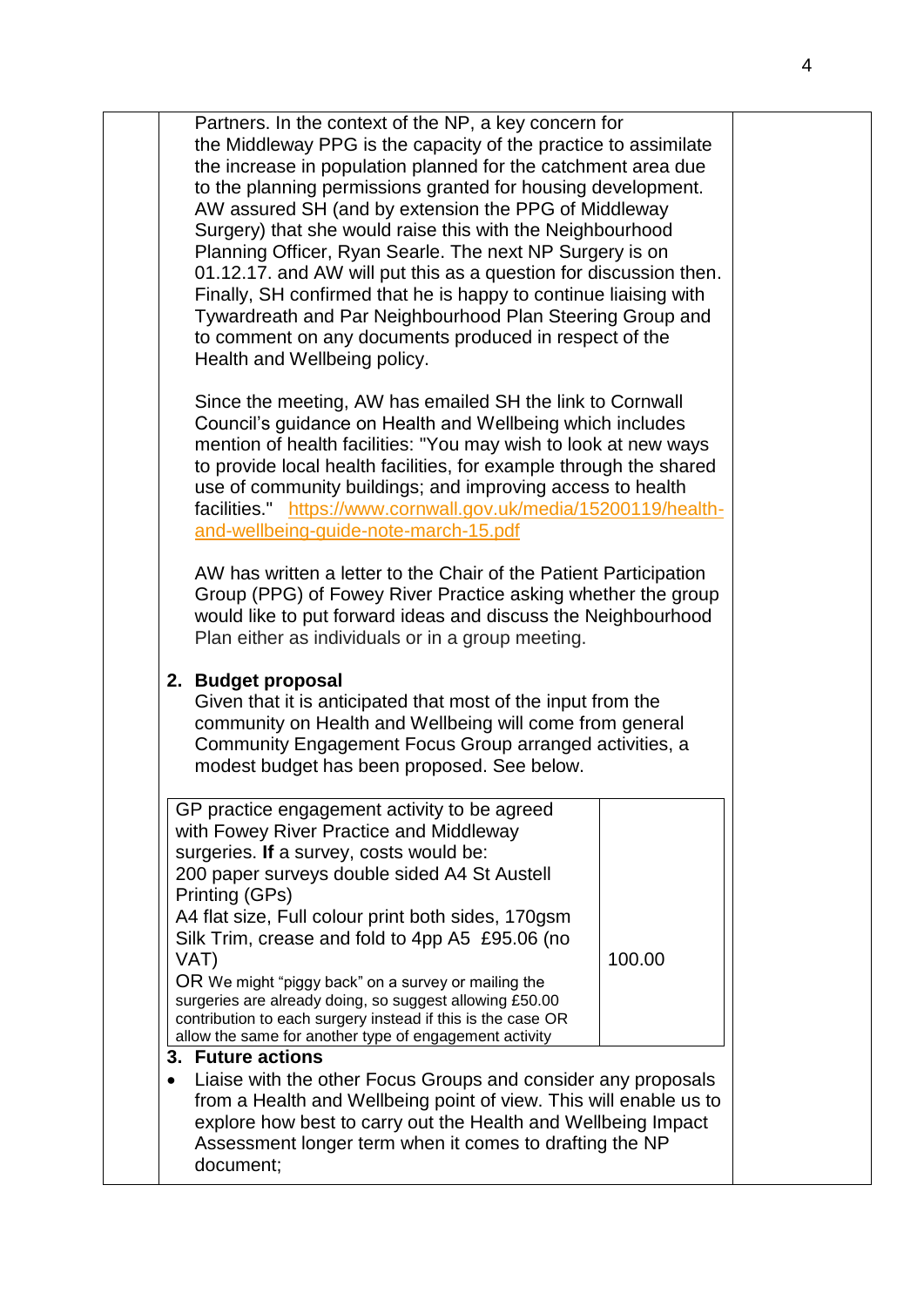| Prepare display information on Parish related Health and<br>Wellbeing statistics etc.<br>Follow up any individual requests to contribute ideas to the<br>Focus Group which might arise from general CE community<br>events and elsewhere.<br>Continue to make contact with and seek contributions from<br>$\bullet$<br>stakeholders.<br>Attend the December Cornwall Council NP surgery and explore<br>$\bullet$<br>the possibility of improving/extending health facilities locally.<br>This issue has been raised by stakeholders as there is already<br>significant concern about granting of planning permission for<br>more houses locally and the pressure it is likely to place on local<br>GP practices.<br>Explore options for increasing the availability of health services<br>$\bullet$                                                                                                                                                              |  |
|------------------------------------------------------------------------------------------------------------------------------------------------------------------------------------------------------------------------------------------------------------------------------------------------------------------------------------------------------------------------------------------------------------------------------------------------------------------------------------------------------------------------------------------------------------------------------------------------------------------------------------------------------------------------------------------------------------------------------------------------------------------------------------------------------------------------------------------------------------------------------------------------------------------------------------------------------------------|--|
| e.g. chiropody and physiotherapy in the parish by using<br>community facilities. This will entail liaison with various<br>stakeholders e.g. both local GP practices and venue managers.                                                                                                                                                                                                                                                                                                                                                                                                                                                                                                                                                                                                                                                                                                                                                                          |  |
| <b>Planning and Housing (Plan &amp; Hous)</b><br>After the 2 very comprehensive reports from last meeting, there<br>was nothing further to add at this stage.                                                                                                                                                                                                                                                                                                                                                                                                                                                                                                                                                                                                                                                                                                                                                                                                    |  |
| <b>Environment and Heritage (Env. Her.)</b><br>DQ has been using the Cornwall Council (Interactive) Mapping<br>System and reported that it will be very useful for the Env. Her.<br>group. All the relevant statutory information is on the system on a<br>series of maps. A lot of base information is available for<br>development purposes e.g. flood plains, mine shafts etc.<br>DQ is checking various details e.g. how the information should be<br>referenced, for how long it will be available etc.                                                                                                                                                                                                                                                                                                                                                                                                                                                     |  |
| <u>Community Engagement Group Report 17th Nov 2017</u>                                                                                                                                                                                                                                                                                                                                                                                                                                                                                                                                                                                                                                                                                                                                                                                                                                                                                                           |  |
| The CE group (John Page, Gill Butler & Jordan Rowse) has been<br>reasonably active during the last month.                                                                                                                                                                                                                                                                                                                                                                                                                                                                                                                                                                                                                                                                                                                                                                                                                                                        |  |
| Gill & John attended Jordan's Cornwall Councillor's Surgery at Par<br>Library on Saturday 4 <sup>th</sup> November. We saw a few people and<br>chatted with them about the Neighbourhood Plan and have<br>collected more contact details for newsletters etc. Gill is working on<br>the Steering Group Gmail account updating info, folders etc.<br>We have been discussing more ways we can get our message and<br>information about what we are trying to achieve out into the<br>members of the parish and will be seeing if we can come along to<br>the other two County Councillor's (Pauline Giles and Andy Virr)<br>surgeries as the one with Jordan seemed to have some success.<br>We are also thinking about a presence at the community events in<br>the area e.g. The Big Lunch & Tywardreath Fete. Any input from<br>other Steering Group members would be appreciated. We are very<br>conscious that the residents of Tywardreath Highway gets our |  |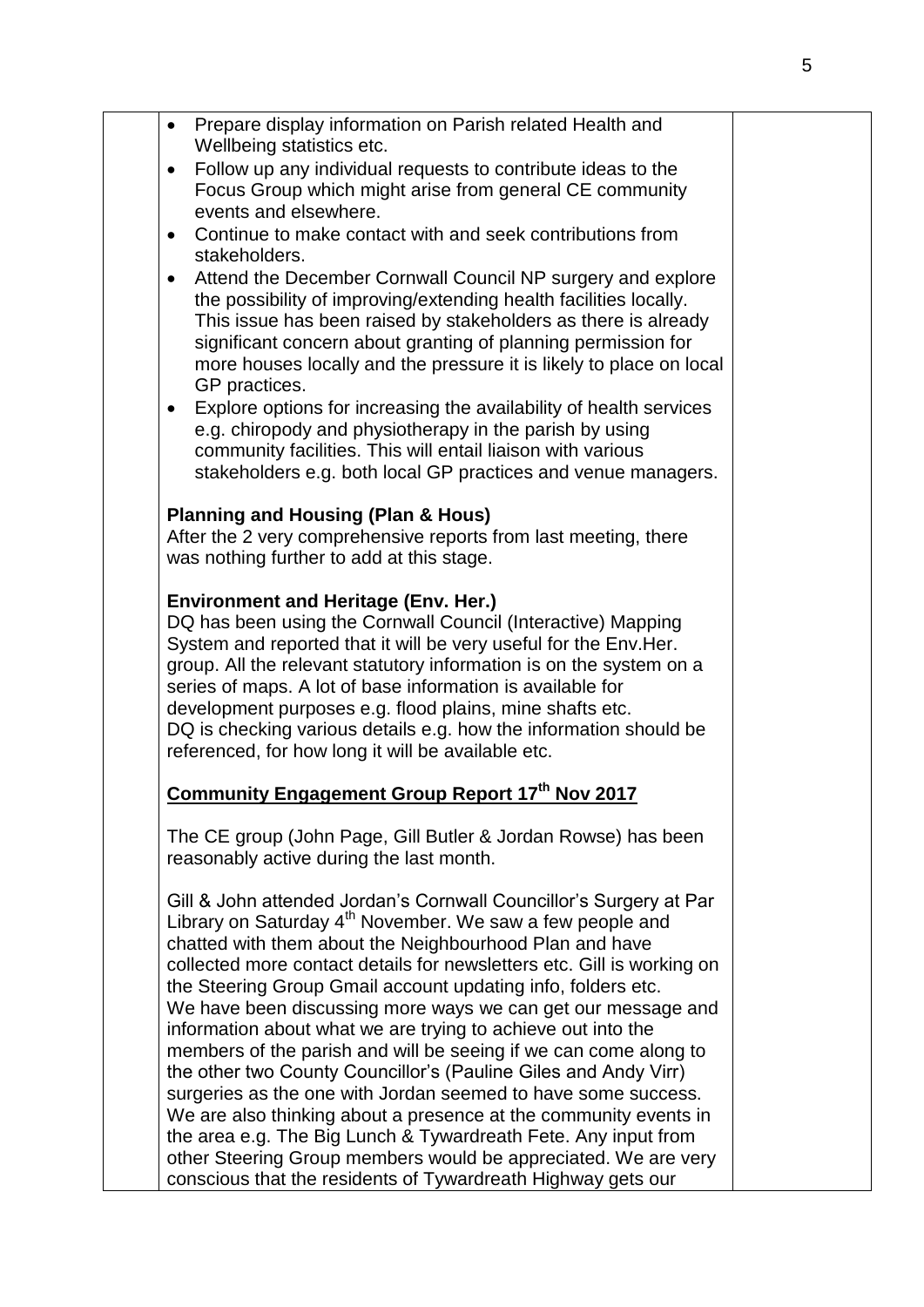| attention and have every opportunity to be involved. I know we had<br>a few returns from the residents of Tywardreath Highway on the<br>last survey.                                                                                                                                                                                                                                                                                                                                                                                                                                                                                                                                                                                                        |                                                              |
|-------------------------------------------------------------------------------------------------------------------------------------------------------------------------------------------------------------------------------------------------------------------------------------------------------------------------------------------------------------------------------------------------------------------------------------------------------------------------------------------------------------------------------------------------------------------------------------------------------------------------------------------------------------------------------------------------------------------------------------------------------------|--------------------------------------------------------------|
| Jordan has produced an information sheet that we could make use<br>of. I am aware that David Q has produced a leaflet as well.<br>The sheet will be circulated as part of this report.                                                                                                                                                                                                                                                                                                                                                                                                                                                                                                                                                                      |                                                              |
| The display is on permanent display at Par Library and we are<br>currently exploring ways of getting other displays or at least some<br>information about us into other parts of the community<br>i.e. Tywardreath and Tywardreath Highway.                                                                                                                                                                                                                                                                                                                                                                                                                                                                                                                 |                                                              |
| We have only heard from the WI who would be happy for us to<br>come along to give a talk/info session. Maybe once that has<br>happened other groups will become interested.                                                                                                                                                                                                                                                                                                                                                                                                                                                                                                                                                                                 |                                                              |
| Gill has now received the name badges and has made them up<br>to be used as required by members of the Steering Group.                                                                                                                                                                                                                                                                                                                                                                                                                                                                                                                                                                                                                                      |                                                              |
| Following the CE group report, there was wide ranging discussion<br>about the purpose of publicity and the formats it might take.<br>DH recommended that members check the readability level of all<br>written documents and AW will circulate a document on this along<br>with a readability tips guide. 1 in 10 individuals is dyslexic and<br>locally 1 in 5 individuals said they had difficulty reading and writing,<br>so ensuring accessibility to information is essential.<br>AW is happy to review any written information to check<br>accessibility. SG members are reminded that it has been agreed<br>that all written documentation (e.g. articles, flyers etc.) should be<br>checked by several SG members before circulating more widely to | All to note<br>documentation<br>review<br>on-going           |
| the public.                                                                                                                                                                                                                                                                                                                                                                                                                                                                                                                                                                                                                                                                                                                                                 |                                                              |
| Version 2 of the information leaflet (updated by DQ) was approved.<br>DH is checking with the photographer as to whether the new photo<br>suggested by JR can be used. DQ will organise the printing of 3000<br>leaflets. JR offered to ensure the distribution of the leaflet to<br>individual households throughout the parish, including the more                                                                                                                                                                                                                                                                                                                                                                                                        | DQ, DH and<br>JR<br>Information<br>Leaflet v2<br><b>ASAP</b> |
| outlying areas such as Kilhallon, Tywardreath Highway, Lanescot,<br>Penpillick, Treesmill, Polmear (Parc) and the farms. DH, DQ, JP,<br>AWi and CW agreed to help JR deliver the leaflets.                                                                                                                                                                                                                                                                                                                                                                                                                                                                                                                                                                  | JR DH DQ JP<br><b>AWi CW</b><br>deliver leaflet              |
| CW raised the issue that some members of the community are<br>confused about the connection between the Parish Council and<br>the NP and the SG generally. There was some discussion as to<br>whether there should be a separate NP website but this would<br>mean that someone would have to take responsibility for updating<br>and monitoring it; and it would cost. The Bus & Emp website will be                                                                                                                                                                                                                                                                                                                                                       |                                                              |